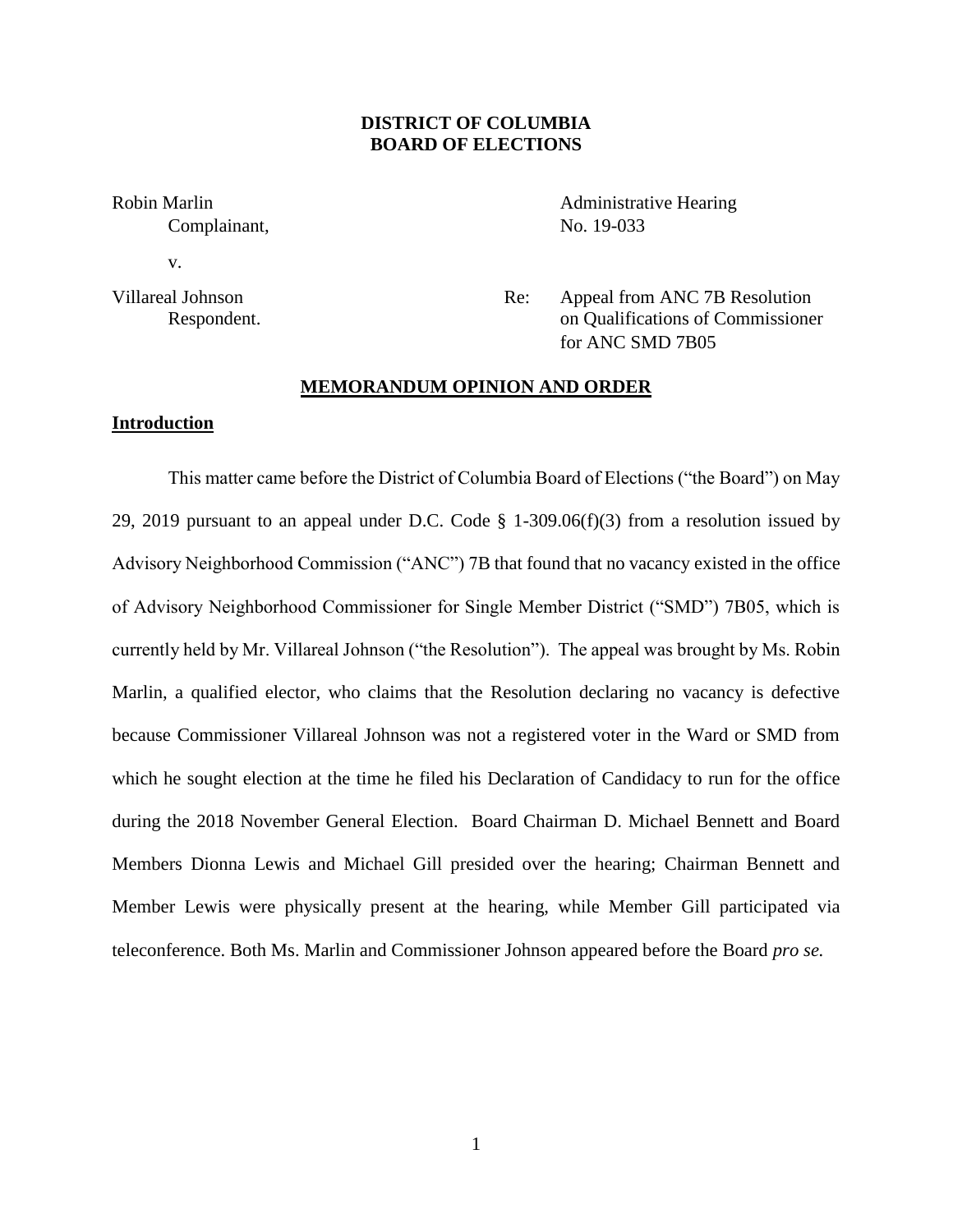### **Statement of Facts**

On June 26, 2018, Commissioner Johnson filed a change of address form with the Board, changing his address from 2814 Erie Street SE, #A40, Washington, D.C. - an address located within ANC SMD 7B05 - to 2411 33<sup>rd</sup> Street SE., Washington D.C, an address that is also located within ANC SMD 7B05. On July 9, 2018, Commissioner Johnson filed a Declaration of Candidacy ("the Declaration") to run for the office of Advisory Neighborhood Commissioner in ANC SMD 7B05. In the Declaration, Commissioner Johnson indicated he lived at 2411 33<sup>rd</sup> Street SE, that he has lived there since May of 2018, and that he lived at 2814 Erie Street SE, #A40 from March of 2015 through May of 2018. On August 8, 2018, Commissioner Johnson filed a nominating petition in support of his candidacy with the Board.

On November 6, 2019, Commissioner Johnson was elected to the office of Advisory Neighborhood Commissioner in ANC SMD 7B05, garnering 359 votes. Ms. Marlin, who opposed him in the contest, garnered 340 votes.

On December 18, 2018, Ms. Marlin submitted a request for investigation into the legitimacy of Commissioner Johnson's candidacy for the office of Advisory Neighborhood Commissioner in SMD 7B05. The request stated that

it was brought to [Ms. Marlin's] attention by Mr. Mudd personally on November 25, 2018 … that Mr. Villareal Johnson did not: (a) reside/move in at this address until the weekend of Saturday June 30, 2018 thru the next weekend of July 8, 2018 thereby moving in after paying  $1<sup>st</sup>$  month's rent for July 1, 2018 in full to officially begin/activate on his rental lease agreement; and (b) Mr. Mudd stated to [Ms. Marlin] that Mr. Johnson was not allowed to move into  $2411 \cdot 33^{rd}$  Street until sometime after June 30, 2018 once the final amount due for the rental deposit agreement had been met/paid in full by [Commissioner Johnson] to [Mr. Mudd].

Based upon this information, Ms. Marlin concluded that Commissioner Johnson was an "invalid candidate" at the time that he obtained his ballot access documents from, and filed them with, the Board. The request was accompanied by a notarized letter from Mr. Mudd which reads: "To Whom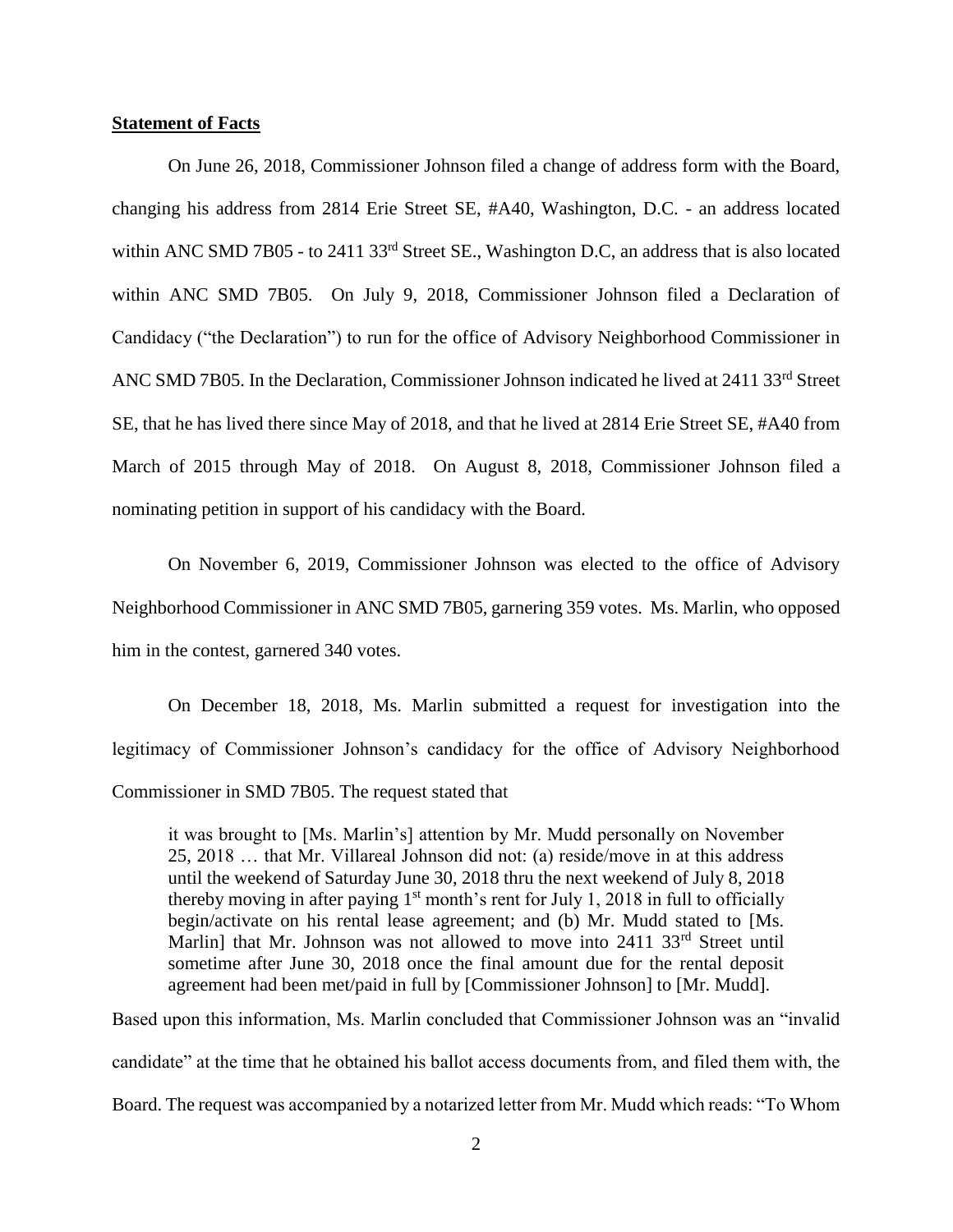It May Concern: My name is Paul Mudd and I am over the age of eighteen. I own a house at 2411 33rd Street SE, Washington, DC 20020. In June 2018 I signed a lease with Villareal Johnson for this property. Sincerely, Paul Mudd."

On January 9, 2019, the Registrar commenced an investigation into the claims Ms. Marlin raised regarding Commissioner Johnson's residency. On that same date, the Registrar sent Commissioner Johnson a letter notifying him of Ms. Marlin's challenge to his residency, and giving him 30 days to respond to the claims raised in the challenge. Commissioner Johnson did not present any evidence regarding his residence in response to the Registrar's request.

On February 1, 2019, the Registrar sent correspondence to Commissioner Johnson and Ms. Marlin explaining that her determination regarding Commissioner Johnson's residency was inconclusive because Commissioner Johnson failed to timely file proof of residency. The correspondence further stated that "no changes to [Commissioner Johnson's] voter registration will be made." The Registrar forwarded her determination to the Chairperson of ANC 7B so that it could hold a vacancy hearing pursuant to 1-309.06(f)(2) to determine whether a vacancy existed in ANC SMD 7B05.

On April 4, 2019, ANC 7B held a special meeting regarding the matter. Thereafter, the ANC issued the Resolution, which expressed its finding that no vacancy existed in SMD 7B05 because Commissioner Johnson "has provided to the Commission his Driver's license issued on September 1, 2016, where the address states that he lives within Single Member District 7B05" and because "[the Board] determined in a letter signed by [the Registrar] dated February 1, 2019 [that] 'the law clearly states, a challenge based upon a change of residence is impermissible.'" On April 26, 2019, the ANC transmitted the Resolution to the Board. On May 14, 2019, Ms. Marlin sent email correspondence to the Board formally challenging the validity of the Resolution.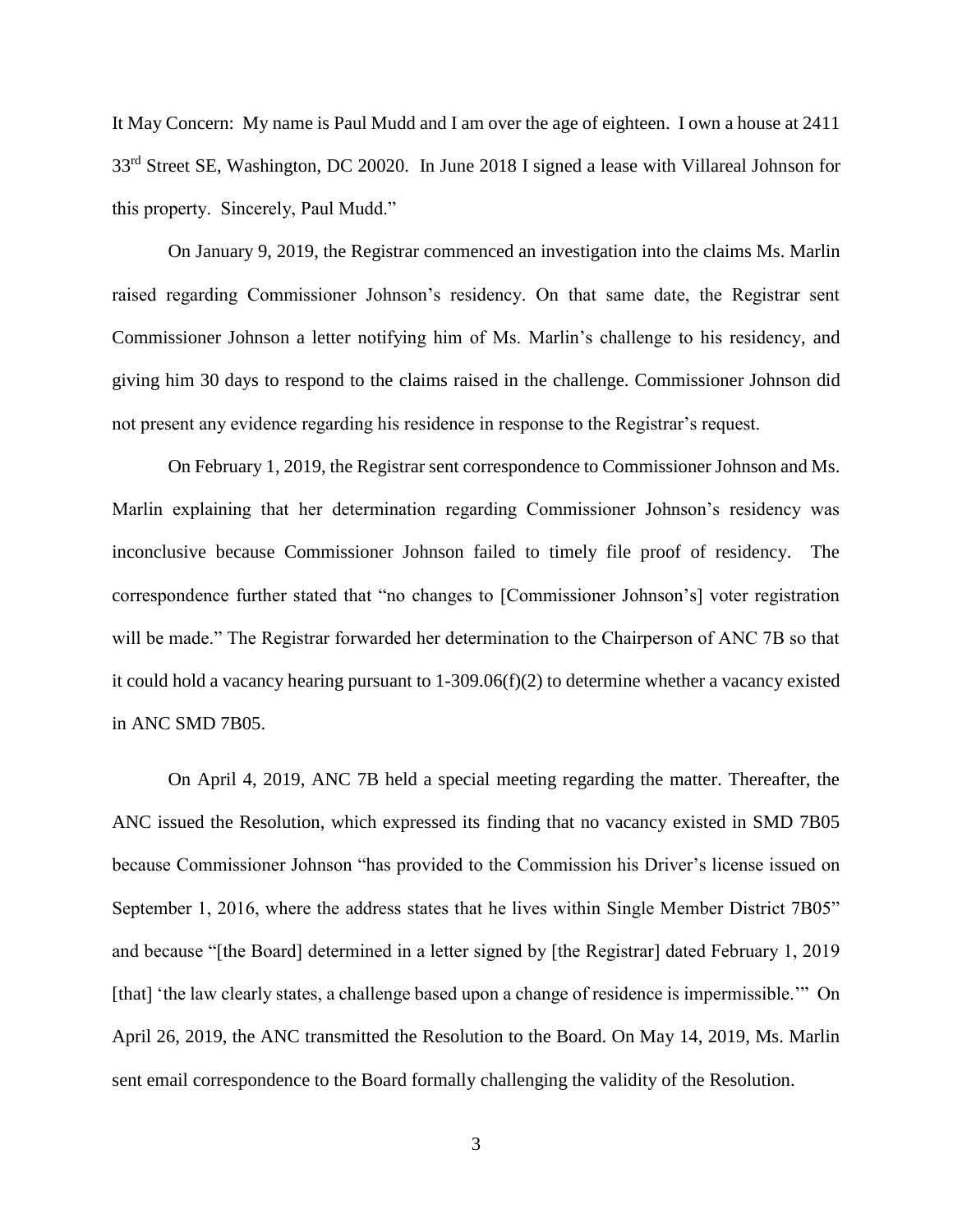The OGC scheduled a pre-hearing conference in this matter on May 24, 2019. Neither party attended the pre-hearing conference.

On May 29, 2019, during its regular monthly Board meeting, the Board held a hearing on Ms. Marlin's appeal from the Resolution. During the hearing, Ms. Marlin reasserted her position that, while Commissioner Johnson's Declaration of Candidacy stated he moved to 2411 33<sup>rd</sup> Street SE in May of 2018, Commissioner Johnson did not sign a lease at that residence until June of 2018. Ms. Marlin also asserted that she never had an opportunity to examine the evidence that Commissioner Johnson submitted to ANC 7B in support of his residency at 2411 33<sup>rd</sup> Street SE.

In support of his claim of residency at 2411 33rd Street SE, Commissioner Johnson provided his D.C. Department of Motor Vehicles ("DMV")-issued driver's license and a Pepco Notice of Utility Service dated May 21, 2018, both of which list his residence address at 2411 33rd Street SE.

#### **Analysis**

Pursuant to D.C. Official Code § 1-309.05 (a)(1),

No person shall be a member of an Advisory Neighborhood Commission unless he:

(A) Is a registered qualified elector actually residing in the single-member district from which he was elected; (B) Has been residing in such district continuously for the 60 days immediately preceding the day on which he files the nominating petitions as a candidate as such a member[.]

Therefore, in order for an Advisory Neighborhood Commissioner to properly hold that office in a particular ANC SMD, the Commissioner must, among other things, actually reside in the ANC SMD, and must have resided in that ANC SMD since the  $60<sup>th</sup>$  day before the day they filed their nominating petition as a candidate for that office. In Commissioner Johnson's case, because he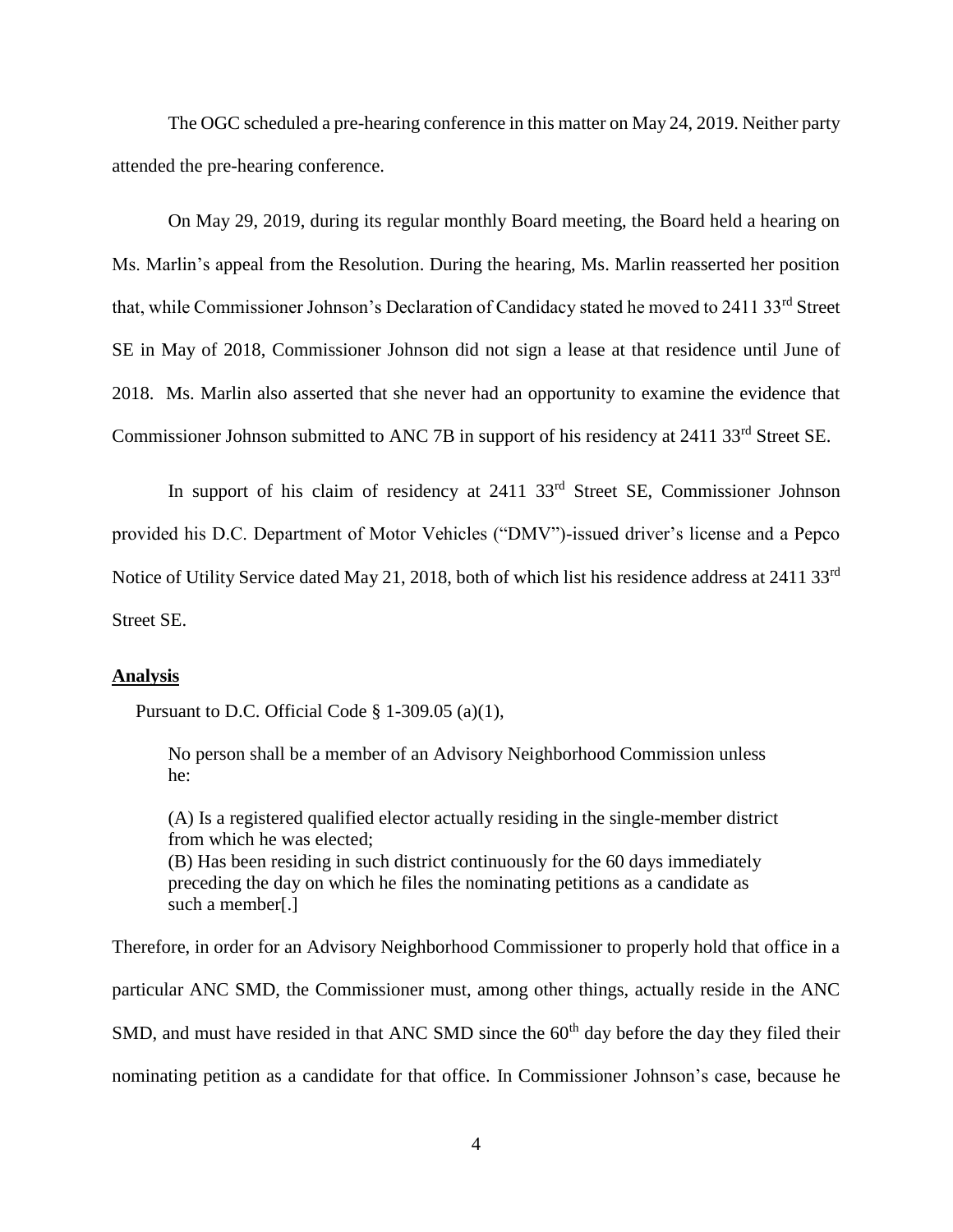filed his nominating petition on August 8, 2018, he was required to have resided in ANC SMD 7B05 since June 9, 2018.

Ms. Marlin alleges that Commissioner Johnson is not qualified to hold the office of Advisory Neighborhood Commissioner in ANC SMD 7B05 because he did not reside in that SMD for the requisite period of time prior to seeking ballot access as a candidate for that office in the November 2018 General Election. Because Ms. Marlin is challenging Commissioner Johnson's qualifications to hold the office of Advisory Neighborhood Commissioner in ANC SMD 7B05 on residency grounds, she bears the affirmative duty of establishing the truth of her assertion.<sup>1</sup> Ms. Marlin has not met this burden.

It is important to note at this juncture that Ms. Marlin believes that D.C. Official Code § 1- 309.05 (a)(1)(B) means that an Advisory Neighborhood Commissioner must have resided in the ANC SMD for 60 days prior to *picking up* their ballot access documents. That is not the case. The 60-day period is counted from 60 days before the candidate *files* their ballot access documents. This means that, in order to prevail in this matter, Ms. Marlin must establish that Commissioner Johnson has not resided in ANC SMD 7B05 continuously since June 9, 2018, the  $60<sup>th</sup>$  day immediately preceding the day on which he filed his nominating petition as a candidate for the office of Advisory Neighborhood Commissioner in ANC SMD 7B05.

In support of her claim that Commissioner Johnson is not qualified to hold the office of Advisory Neighborhood Commissioner in ANC SMD 7B05, Ms. Marlin relied primarily on the notarized letter of Commissioner Johnson's former landlord, Mr. Mudd, who is now deceased.

 $\overline{a}$ 

<sup>&</sup>lt;sup>1</sup> 3 DCMR 424.1 ("The party who asserts the claim bears the affirmative duty of establishing the truth of the assertion.").